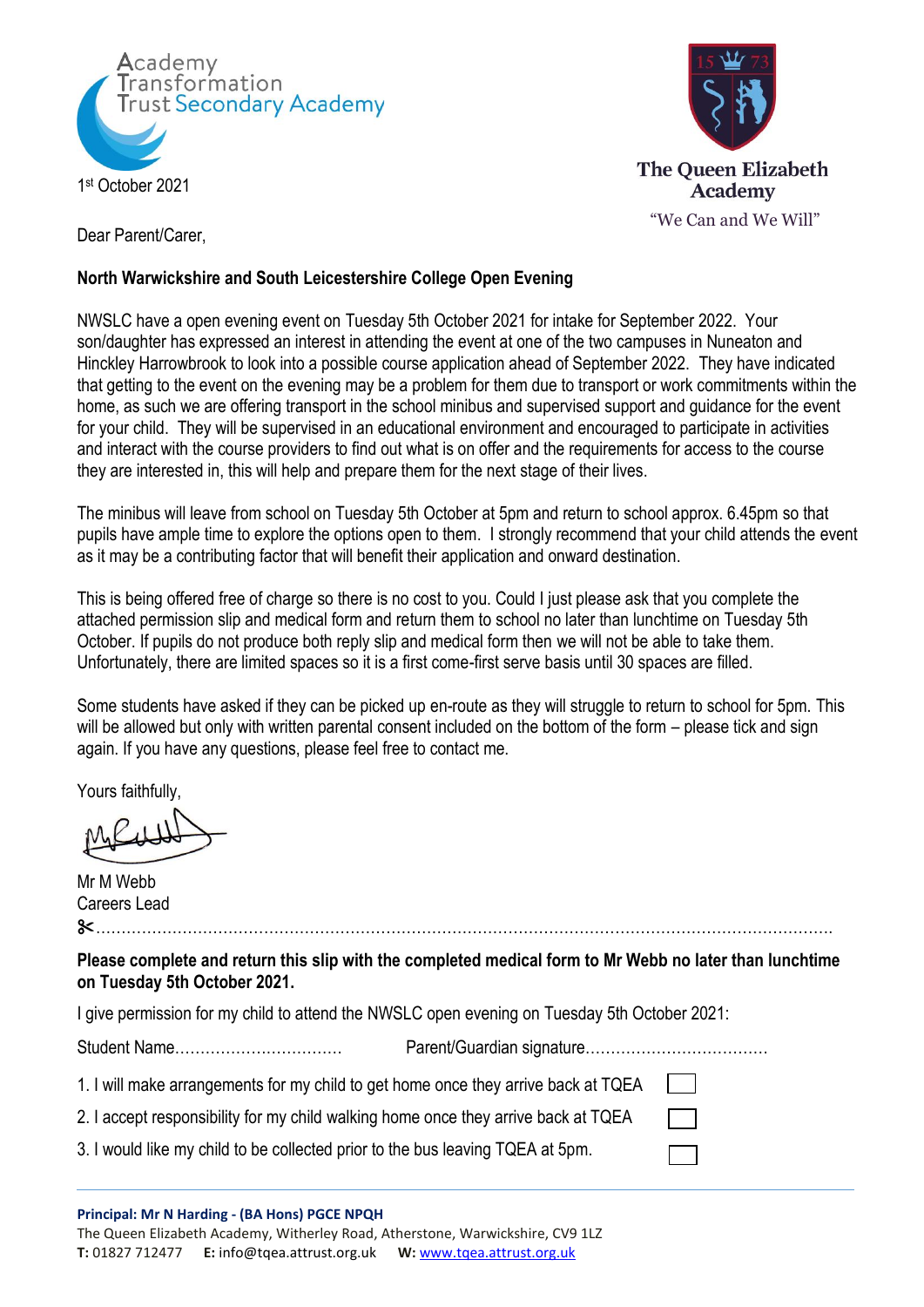| <b>Consent to Visits, Medical Details and Treatment Form (OSA2)</b> |  |
|---------------------------------------------------------------------|--|
|                                                                     |  |
|                                                                     |  |
|                                                                     |  |
|                                                                     |  |
|                                                                     |  |
|                                                                     |  |
| Emergency contact telephone numbers (home / mob / work)             |  |
|                                                                     |  |
|                                                                     |  |
|                                                                     |  |
|                                                                     |  |
| Known Medical Conditions / Medications:                             |  |
|                                                                     |  |
|                                                                     |  |
| Known allergies:                                                    |  |
|                                                                     |  |
|                                                                     |  |

This data is collected for and to meet our legal obligations, safeguarding duties and education provision.